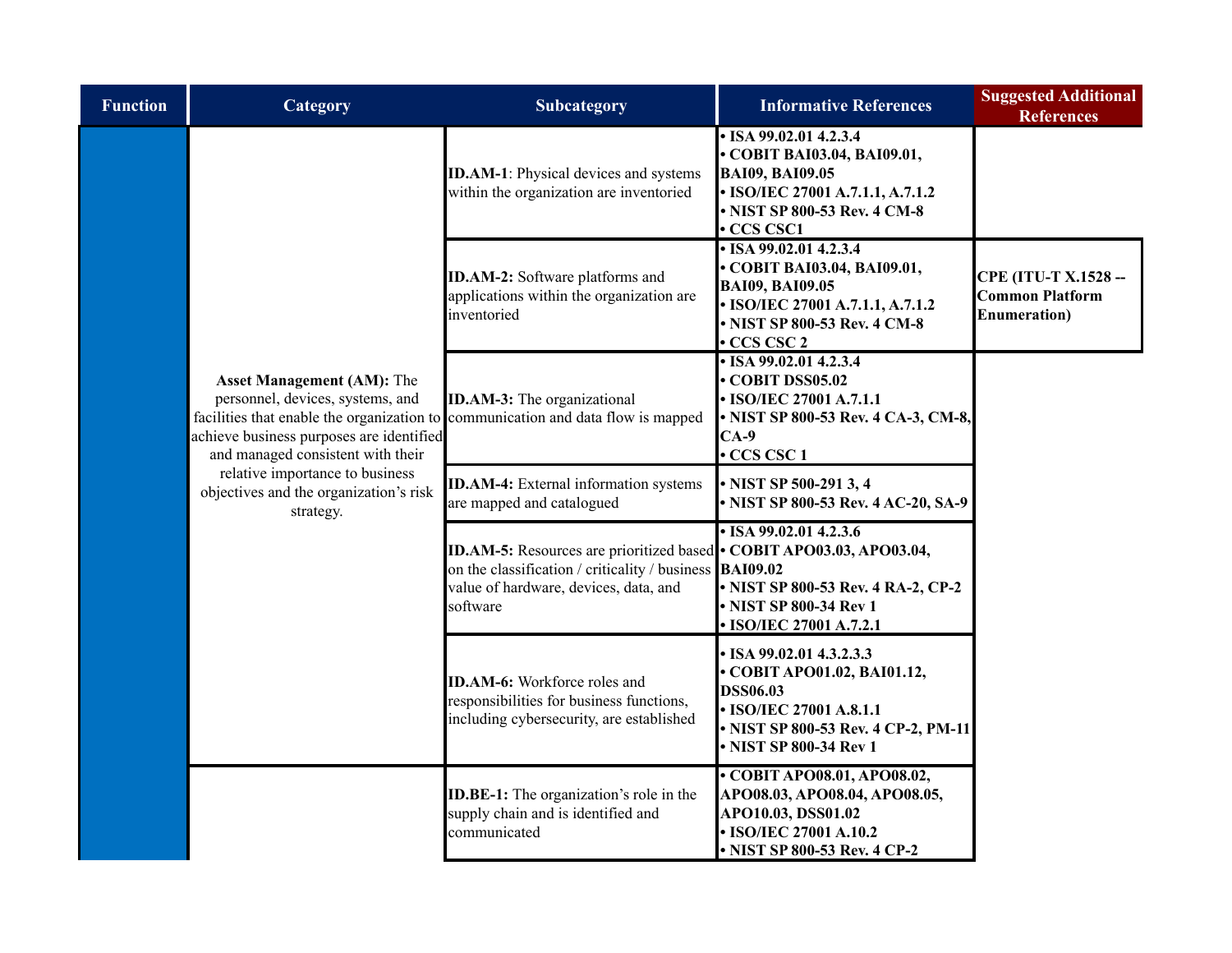|                 | <b>Business Environment (BE): The</b><br>organization's mission, objectives,<br>stakeholders, and activities are<br>understood and prioritized, and inform<br>cybersecurity roles, responsibilities,<br>and risk decisions.                              | ID.BE-2: The organization's place in<br>critical infrastructure and their industry<br>ecosystem is identified and communicated                             | • COBIT APO02.06, APO03.01<br>• NIST SP 800-53 Rev. 4 PM-8                                                                                                                                                                  |                                                                                           |
|-----------------|----------------------------------------------------------------------------------------------------------------------------------------------------------------------------------------------------------------------------------------------------------|------------------------------------------------------------------------------------------------------------------------------------------------------------|-----------------------------------------------------------------------------------------------------------------------------------------------------------------------------------------------------------------------------|-------------------------------------------------------------------------------------------|
|                 |                                                                                                                                                                                                                                                          | <b>ID.BE-3:</b> Priorities for organizational<br>mission, objectives, and activities are<br>established                                                    | $\cdot$ ISA 99.02.01 4.2.2.1, 4.2.3.6<br>• COBIT APO02.01, APO02.06,<br>APO03.01<br>• NIST SP 800-53 Rev. 4 PM-11                                                                                                           |                                                                                           |
|                 |                                                                                                                                                                                                                                                          | <b>ID.BE-4:</b> Dependencies and critical<br>functions for delivery of critical services<br>are established                                                | COBIT DSS01.03<br>• ISO/IEC 27001 9.2.2<br>• NIST SP 800-53 Rev 4 CP-8, PE-9,<br>PE-10, PE-11, PE-12, PE-14, PM-8                                                                                                           |                                                                                           |
| <b>IDENTIFY</b> |                                                                                                                                                                                                                                                          | <b>ID.BE-5</b> : Resilience requirements to<br>support delivery of critical services are<br>established                                                    | • NIST SP 800-53 Rev. 4 CP-2, SA-14                                                                                                                                                                                         |                                                                                           |
| (ID)            |                                                                                                                                                                                                                                                          | <b>ID.GV-1:</b> Organizational information<br>security policy is established                                                                               | $\cdot$ ISA 99.02.01 4.3.2.6<br>• COBIT APO01.03, EA01.01<br>• ISO/IEC 27001 A.6.1.1<br>• NIST SP 800-53 Rev. 4 -1 controls<br>from all families (except PM-1)                                                              |                                                                                           |
|                 | Governance (GV): The policies,<br>procedures, and processes to manage<br>and monitor the organization's<br>regulatory, legal, risk, environmental,<br>and operational requirements are<br>understood and inform the management<br>of cybersecurity risk. | <b>ID.GV-2:</b> Information security roles $\&$<br>responsibility are coordinated and aligned • NIST SP 800-53 Rev. 4 AC-21, PM-                           | $\cdot$ ISA 99.02.01 4.3.2.3.3<br>• ISO/IEC 27001 A.6.1.3<br>1, PS-7                                                                                                                                                        |                                                                                           |
|                 |                                                                                                                                                                                                                                                          | ID.GV-3: Legal and regulatory<br>requirements regarding cybersecurity,<br>including privacy and civil liberties<br>obligations, are understood and managed | $\cdot$ ISA 99.02.01 4.4.3.7<br>• COBIT MEA03.01, MEA03.04<br>• ISO/IEC 27001 A.15.1.1<br>• NIST SP 800-53 Rev. 4 -1 controls<br>from all families (except PM-1)                                                            |                                                                                           |
|                 |                                                                                                                                                                                                                                                          | <b>ID.GV-4:</b> Governance and risk<br>management processes address<br>cybersecurity risks                                                                 | • NIST SP 800-53 Rev. 4 PM-9, PM-<br>11                                                                                                                                                                                     |                                                                                           |
|                 | <b>Risk Assessment (RA): The</b>                                                                                                                                                                                                                         | <b>ID.RA-1:</b> Asset vulnerabilities are<br>identified and documented                                                                                     | • ISA 99.02.01 4.2.3, 4.2.3.7, 4.2.3.9,<br>4.2.3.12<br>• COBIT APO12.01, APO12.02,<br>APO12.03, APO12.04<br>• ISO/IEC 27001 A.6.2.1, A.6.2.2,<br>A.6.2.3<br>• CCS CSC4<br>• NIST SP 800-53 Rev. 4 CA-2, RA-3,<br>RA-5, SI-5 | <b>CVE (ITU-T X.1520 --</b><br>Common<br><b>Vulnerabilities and</b><br><b>Exposures</b> ) |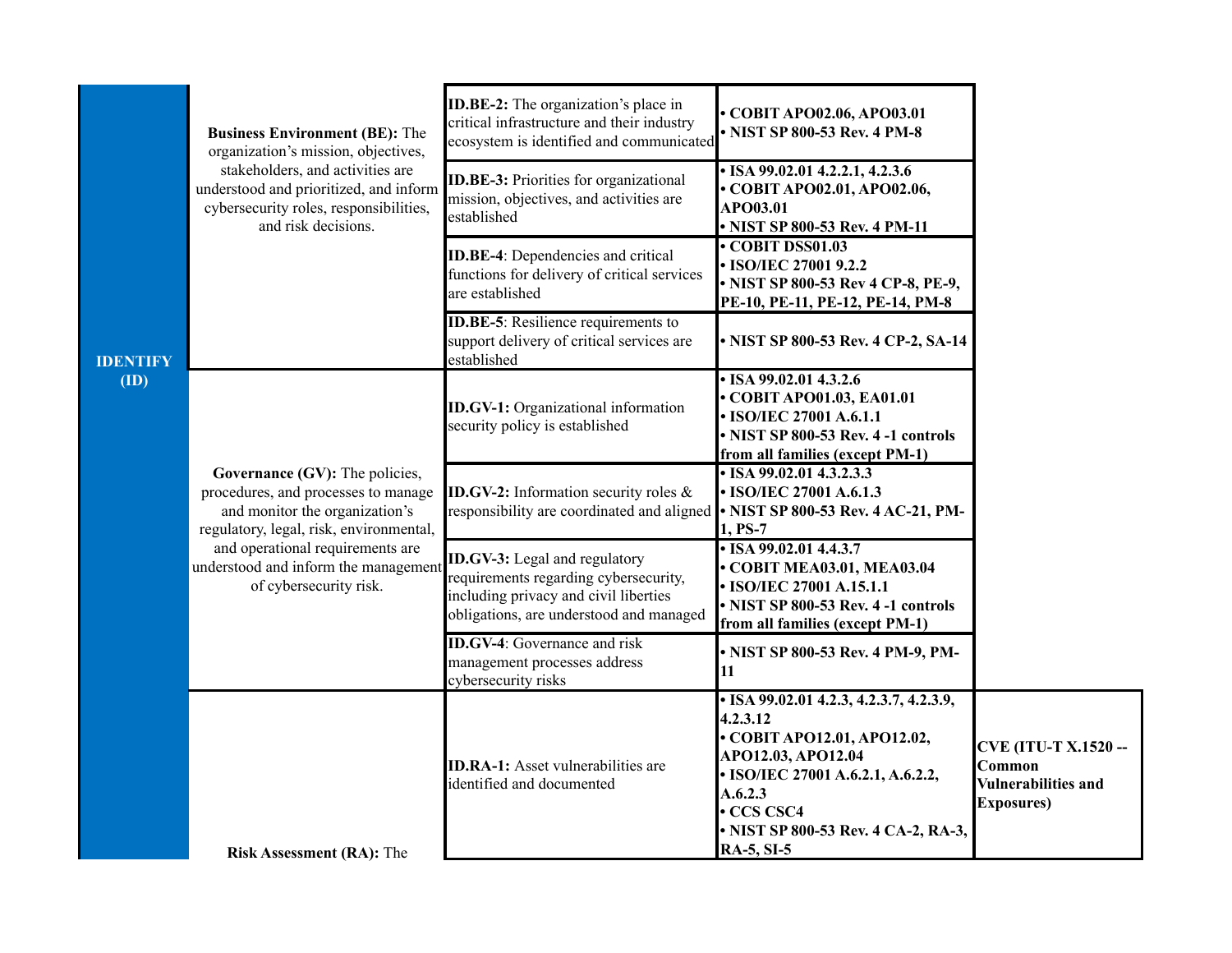| organization understands the<br>cybersecurity risk to organizational<br>operations (including mission,<br>functions, image, or reputation),                                                    | <b>ID.RA-2:</b> Threat and vulnerability<br>information is received from information<br>sharing forums and sources.                                                    | • ISA 99.02.01 4.2.3, 4.2.3.9, 4.2.3.12<br>• ISO/IEC 27001 A.13.1.2<br>• NIST SP 800-53 Rev. 4 PM-15, PM-<br>16, SI-5                                                                | <b>CAPEC (ITU-T X.1544 ·</b><br>- Common Attack<br><b>Pattern Enumeration</b><br>and Classification) |
|------------------------------------------------------------------------------------------------------------------------------------------------------------------------------------------------|------------------------------------------------------------------------------------------------------------------------------------------------------------------------|--------------------------------------------------------------------------------------------------------------------------------------------------------------------------------------|------------------------------------------------------------------------------------------------------|
| organizational assets, and individuals.                                                                                                                                                        | <b>ID.RA-3:</b> Threats to organizational assets<br>are identified and documented                                                                                      | • ISA 99.02.01 4.2.3, 4.2.3.9, 4.2.3.12<br>• COBIT APO12.01, APO12.02,<br>APO12.03, APO12.04<br>• NIST SP 800-53 Rev. 4 RA-3, SI-5,<br><b>PM-16</b>                                  | <b>CAPEC (ITU-T X.1544</b><br>- Common Attack<br><b>Pattern Enumeration</b><br>and Classification)   |
|                                                                                                                                                                                                | ID.RA-4: Potential impacts are analyzed                                                                                                                                | • ISA 99.02.01 4.2.3, 4.2.3.9, 4.2.3.12<br>• NIST SP 800-53 Rev. 4 RA-3                                                                                                              | <b>CVSS (ITU-T X.1521 --</b><br><b>Common Vulnerability</b><br><b>Scoring System)</b>                |
|                                                                                                                                                                                                | <b>ID.RA-5</b> : Risk responses are identified.                                                                                                                        | • NIST SP 800-53 Rev. 4 PM-9                                                                                                                                                         |                                                                                                      |
|                                                                                                                                                                                                | <b>ID.RM-1:</b> Risk management processes<br>are managed and agreed to                                                                                                 | $\cdot$ ISA 99.02.01 4.3.4.2<br>• COBIT APO12.04, APO12.05,<br>APO13.02, BAI02.03, BAI04.02<br>• NIST SP 800-53 Rev. 4 PM-9<br>• NIST SP 800-39                                      |                                                                                                      |
| <b>Risk Management Strategy (RM):</b><br>The organization's priorities,<br>constraints, risk tolerances, and<br>assumptions are established and used to<br>support operational risk decisions. | <b>ID.RM-2:</b> Organizational risk tolerance is<br>determined and clearly expressed                                                                                   | $\cdot$ ISA 99.02.01 4.3.2.6.5<br>• COBIT APO10.04, APO10.05,<br>APO12.06<br>• NIST SP 800-53 Rev. 4 PM-9<br>• NIST SP 800-39                                                        |                                                                                                      |
|                                                                                                                                                                                                | <b>ID.RM-3</b> : The organization's<br>determination of risk tolerance is<br>informed by their role in critical<br>infrastructure and sector specific risk<br>analysis | • NIST SP 800-53 Rev. 4 PM-8, PM-9,<br><b>PM-11</b>                                                                                                                                  |                                                                                                      |
|                                                                                                                                                                                                | <b>PR.AC-1:</b> Identities and credentials are<br>managed for authorized devices and users • NIST SP 800-53 Rev. 4 AC-2, AC-5,                                         | $\cdot$ ISA 99.02.01 4.3.3.5.1<br>• COBIT DSS05.04, DSS06.03<br>• ISO/IEC 27001 A.11<br>AC-6, IA Family<br>CCS CSC 16                                                                |                                                                                                      |
| <b>Access Control (AC): Access to</b><br>information resources and associated                                                                                                                  | <b>PR.AC-2:</b> Physical access to resources is<br>managed and secured                                                                                                 | $\cdot$ ISA 99.02.01 4.3.3.3.2, 4.3.3.3.8<br>• COBIT DSS01.04, DSS05.05<br>• ISO/IEC 27001 A.9.1, A.9.2, A.11.4,<br>A.11.6<br>• NIST SP 800-53 Rev 4 PE-2, PE-3,<br>PE-4, PE-6, PE-9 |                                                                                                      |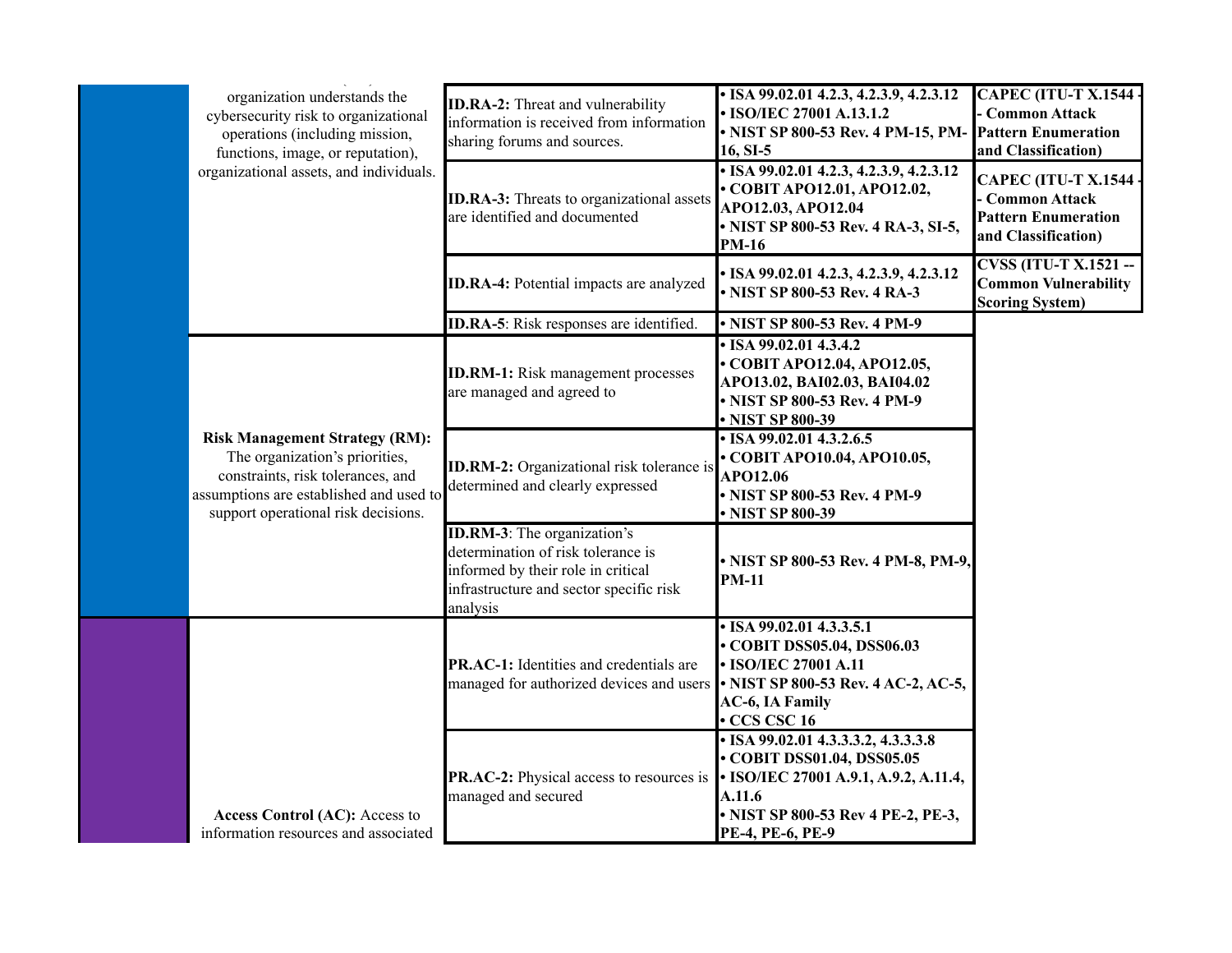| facilities are limited to authorized users,<br>processes or devices (including other<br>information systems), and to authorized<br><b>PR.AC-3:</b> Remote access is managed                                                                                 |                                                                                                              | • ISA 99.02.01 4.3.3.6.6<br>• COBIT APO13.01, DSS01.04,<br><b>DSS05.03</b><br>• ISO/IEC 27001 A.11.4, A.11.7<br>• NIST SP 800-53 Rev. 4 AC 17, AC-<br>19, AC-20 |
|-------------------------------------------------------------------------------------------------------------------------------------------------------------------------------------------------------------------------------------------------------------|--------------------------------------------------------------------------------------------------------------|-----------------------------------------------------------------------------------------------------------------------------------------------------------------|
|                                                                                                                                                                                                                                                             | PR.AC-4: Access permissions are<br>managed                                                                   | $\cdot$ ISA 99.02.01 4.3.3.7.3<br>• ISO/IEC 27001 A.11.1.1<br>• NIST SP 800-53 Rev. 4 AC-3, AC-4,<br>$AC-6$ , $AC-16$<br>$\cdot$ CCS CSC 12, 15                 |
|                                                                                                                                                                                                                                                             | PR.AC-5: Network integrity is protected                                                                      | $\cdot$ ISA 99.02.01 4.3.3.4<br>• ISO/IEC 27001 A.10.1.4, A.11.4.5<br>• NIST SP 800-53 Rev 4 AC-4                                                               |
|                                                                                                                                                                                                                                                             | PR.AT-1: General users are informed and<br>trained                                                           | $\cdot$ ISA 99.02.01 4.3.2.4.2<br>• COBIT APO07.03, BAI05.07<br>• ISO/IEC 27001 A.8.2.2<br>• NIST SP 800-53 Rev. 4 AT-2<br>CCS CSC 9                            |
|                                                                                                                                                                                                                                                             | PR.AT-2: Privileged users understand<br>roles & responsibilities                                             | $\cdot$ ISA 99.02.01 4.3.2.4.2, 4.3.2.4.3<br>$\cdot$ COBIT APO07.02<br>• ISO/IEC 27001 A.8.2.2<br>• NIST SP 800-53 Rev. 4 AT-3<br>$\cdot$ CCS CSC 9             |
| <b>Awareness and Training (AT): The</b><br>organization's personnel and partners<br>are adequately trained to perform their<br>information security-related duties and<br>responsibilities consistent with related<br>policies, procedures, and agreements. | PR.AT-3: Third-party stakeholders<br>(suppliers, customers, partners)<br>understand roles & responsibilities | $\cdot$ ISA 99.02.01 4.3.2.4.2<br>• COBIT APO07.03, APO10.04,<br>APO10.05<br>• ISO/IEC 27001 A.8.2.2<br>• NIST SP 800-53 Rev. 4 AT-3<br>• CCS CSC 9             |
|                                                                                                                                                                                                                                                             | PR.AT-4: Senior executives understand<br>roles & responsibilities                                            | $\cdot$ ISA 99.02.01 4.3.2.4.2<br>$\cdot$ COBIT APO07.03<br>• ISO/IEC 27001 A.8.2.2<br>• NIST SP 800-53 Rev. 4 AT-3<br>• CCS CSC 9                              |
|                                                                                                                                                                                                                                                             | PR.AT-5: Physical and information<br>security personnel understand roles &<br>responsibilities               | $\cdot$ ISA 99.02.01 4.3.2.4.2<br>$\cdot$ COBIT APO07.03<br>• ISO/IEC 27001 A.8.2.2<br>• NIST SP 800-53 Rev. 4 AT-3<br>• CCS CSC 9                              |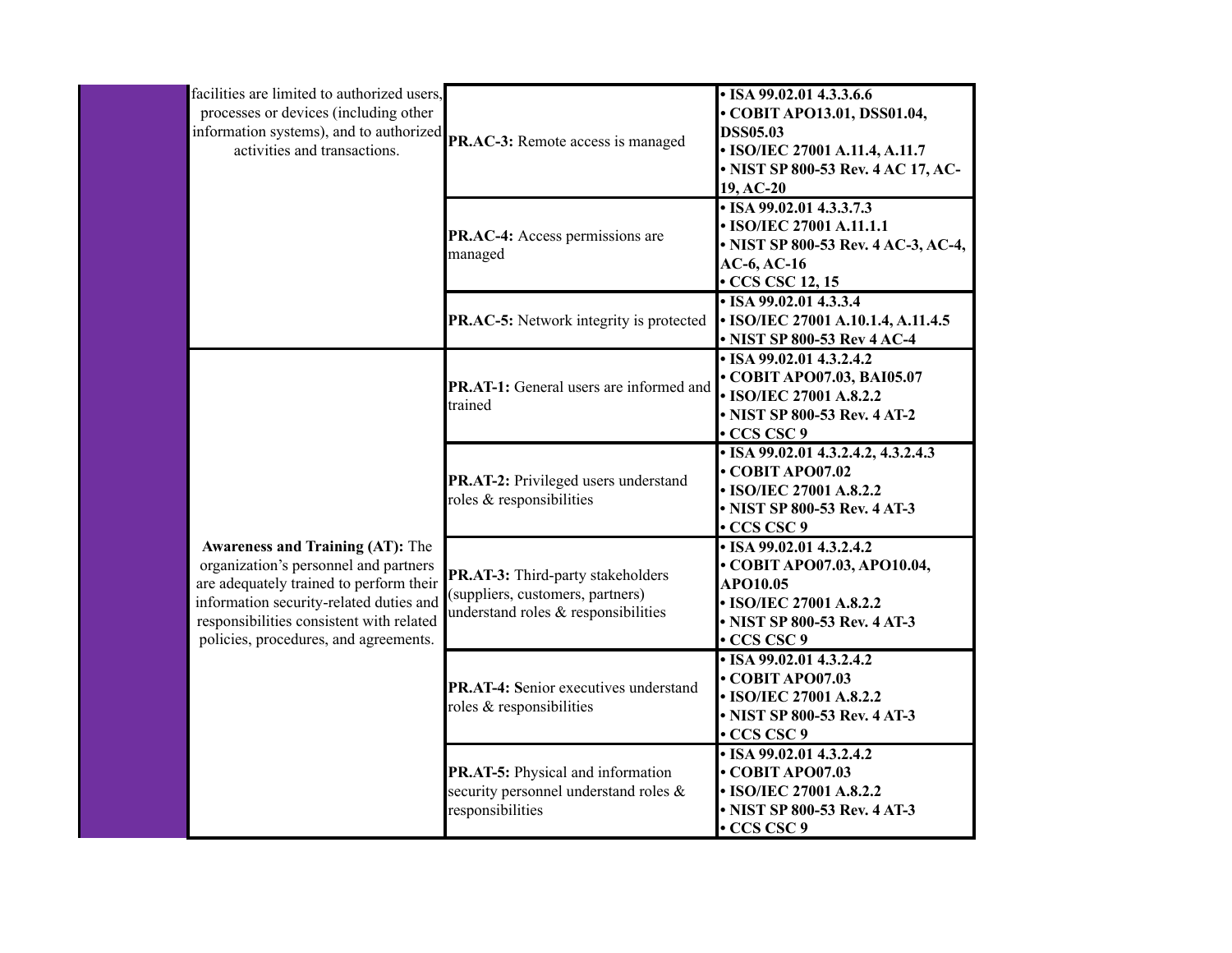|                        |                                                                                                                         | PR.DS-1: Data-at-rest is protected                                                                          | • COBIT APO01.06, BAI02.01,<br>BAI06.01, DSS06.06<br>• ISO/IEC 27001 A.15.1.3, A.15.1.4<br>CCS CSC 17<br>• NIST SP 800-53 Rev 4 SC-28                                                      |
|------------------------|-------------------------------------------------------------------------------------------------------------------------|-------------------------------------------------------------------------------------------------------------|--------------------------------------------------------------------------------------------------------------------------------------------------------------------------------------------|
|                        |                                                                                                                         | PR.DS-2: Data-in-motion is secured                                                                          | • COBIT APO01.06, BAI02.01,<br>BAI06.01, DSS06.06<br>• ISO/IEC 27001 A.10.8.3<br>• NIST SP 800-53 Rev. 4 SC-8<br>CCS CSC 17                                                                |
|                        |                                                                                                                         | PR.DS-3: Assets are formally managed<br>throughout removal, transfers, and<br>disposition                   | $\cdot$ COBIT BAI09.03<br>• ISO/IEC 27001 A.9.2.7, A.10.7.2<br>• NIST SP 800-53 Rev 4 PE-16, MP-6,<br>$DM-2$                                                                               |
|                        | Data Security (DS): Information and<br>records (data) are managed consistent                                            | PR.DS-4: Adequate capacity to ensure<br>availability is maintained                                          | COBIT APO13.01<br>• ISO/IEC 27001 A.10.3.1<br>• NIST SP 800-53 Rev 4 CP-2, SC-5                                                                                                            |
|                        | with the organization's risk strategy to<br>protect the confidentiality, integrity, and<br>availability of information. | <b>PR.DS-5:</b> There is protection against data • CCS CSC 17<br>leaks                                      | COBIT APO01.06<br>• ISO/IEC 27001 A.12.5.4<br>• NIST SP 800-53 Rev 4 AC-4, PE-19,<br>SC-13, SI-4, SC-7, SC-8, SC-31, AC-<br>5, AC-6, PS-6                                                  |
|                        |                                                                                                                         | <b>PR.DS-6:</b> Intellectual property is<br>protected                                                       | $\cdot$ COBIT APO01.03, APO10.02,<br>APO10.04, MEA03.01                                                                                                                                    |
|                        |                                                                                                                         | PR.DS-7: Unnecessary assets are<br>eliminated                                                               | • COBIT BAI06.01, BAI01.10<br>• ISO/IEC 27001 A.10.1.3<br>• NIST SP 800-53 Rev. 4 AC-5, AC-6                                                                                               |
| <b>PROTECT</b><br>(PR) |                                                                                                                         | PR.DS-8: Separate testing environments<br>are used in system development                                    | $\cdot$ COBIT BAI07.04<br>• ISO/IEC 27001 A.10.1.4<br>• NIST SP 800-53 Rev. 4 CM-2                                                                                                         |
|                        |                                                                                                                         | PR.DS-9: Privacy of individuals and<br>personally identifiable information (PII) is<br>protected            | • COBIT BAI07.04, DSS06.03,<br><b>MEA03.01</b><br>• ISO/IEC 27001 A.15.1.3<br>• NIST SP 800-53 Rev 4, Appendix J                                                                           |
|                        |                                                                                                                         | PR.IP-1: A baseline configuration of<br>information technology/operational<br>technology systems is created | • ISA 99.02.01 4.3.4.3.2, 4.3.4.3.3<br>• COBIT BAI10.01, BAI10.02,<br>BAI10.03, BAI10.05<br>• NIST SP 800-53 Rev. 4 CM-2, CM-<br>3, CM-4, CM-5, CM-7, CM-9, SA-10<br>$\cdot$ CCS CSC 3, 10 |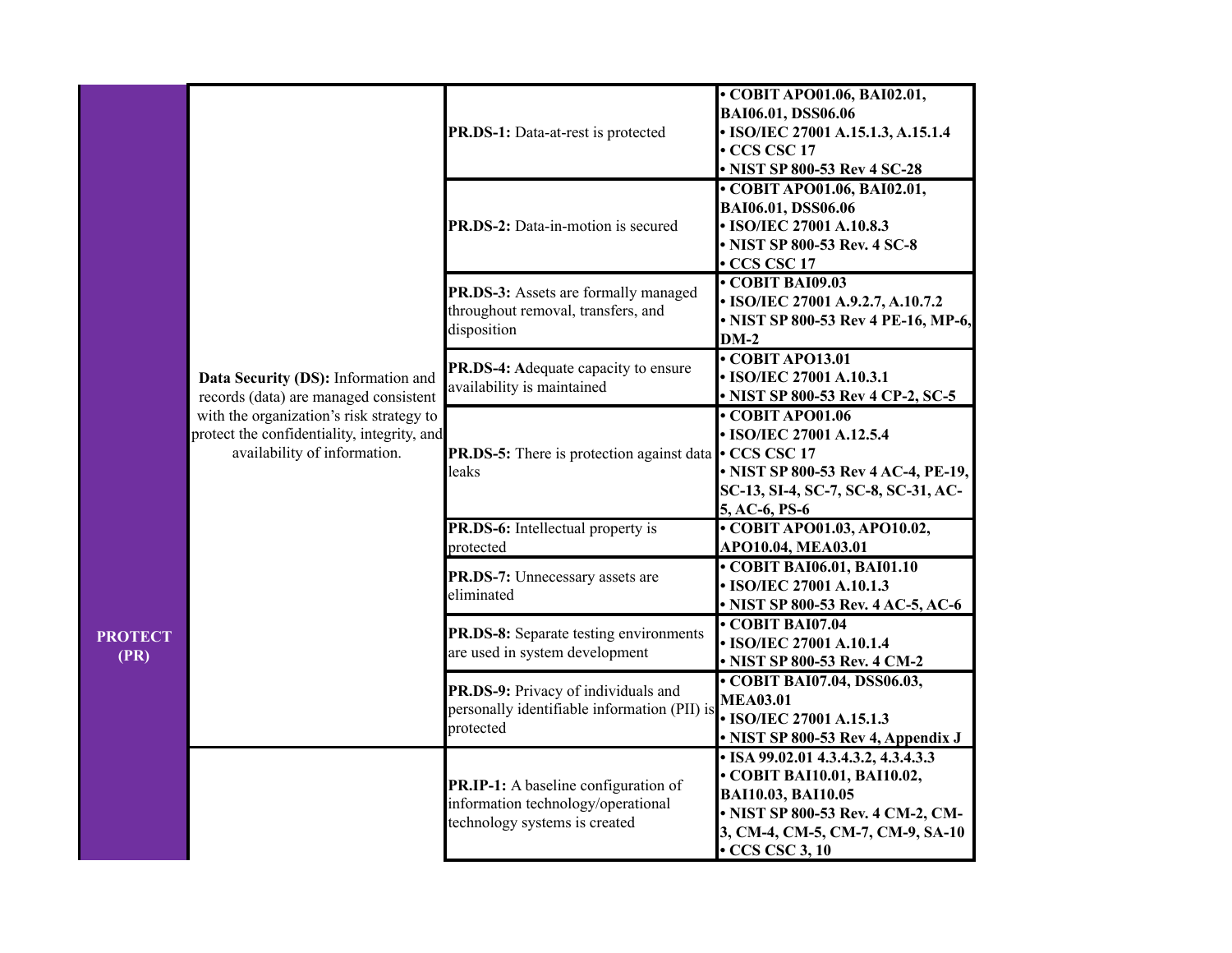|  | <b>Information Protection Processes and</b><br>Procedures (IP): Security policy (that<br>addresses purpose, scope, roles,<br>responsibilities, management<br>commitment, and coordination among | PR.IP-2: A System Development Life<br>Cycle to manage systems is implemented                                                                          | • ISA 99.02.01 4.3.4.3.3<br>$\cdot$ COBIT APO13.01<br>• ISO/IEC 27001 A.12.5.5<br>• NIST SP 800-53 Rev 4 SA-3, SA-4,<br>SA-8, SA-10, SA-11, SA-15, SA-17,<br><b>PL-8</b><br>• CCS CSC 6 |
|--|-------------------------------------------------------------------------------------------------------------------------------------------------------------------------------------------------|-------------------------------------------------------------------------------------------------------------------------------------------------------|-----------------------------------------------------------------------------------------------------------------------------------------------------------------------------------------|
|  |                                                                                                                                                                                                 | PR.IP-3: Configuration change control<br>processes are in place                                                                                       | $\cdot$ ISA 99.02.01 4.3.4.3.2, 4.3.4.3.3<br>• COBIT BAI06.01, BAI01.06<br>• ISO/IEC 27001 A.10.1.2<br>• NIST SP 800-53 Rev. 4 CM-3, CM-<br>4, SA-10                                    |
|  |                                                                                                                                                                                                 | PR.IP-4: Backups of information are<br>managed                                                                                                        | $\cdot$ ISA 99.02.01 4.3.4.3.9<br>• COBIT APO13.01<br>• ISO/IEC 27001 A.10.5.1<br>• NIST SP 800-53 Rev. 4 CP-4, CP-6,<br>$CP-9$                                                         |
|  | organizational entities), processes, and<br>procedures are maintained and used to<br>manage protection of information<br>systems and assets.                                                    | <b>PR.IP-5:</b> Policy and regulations<br>regarding the physical operating<br>environment for organizational assets are<br>met.                       | • COBIT DSS01.04, DSS05.05<br>• ISO/IEC 27001 9.1.4<br>• NIST SP 800-53 Rev. 4 PE-10, PE-<br>12, PE-13, PE-14, PE-15, PE-18                                                             |
|  |                                                                                                                                                                                                 | PR.IP-6: Information is destroyed<br>according to policy and requirements                                                                             | $\cdot$ COBIT BAI09.03<br>• ISO/IEC 27001 9.2.6<br>• NIST SP 800-53 Rev 4 MP-6                                                                                                          |
|  |                                                                                                                                                                                                 | <b>PR.IP-7:</b> Protection processes are<br>continuously improved                                                                                     | • COBIT APO11.06, DSS04.05<br>• NIST SP 800-53 Rev 4 PM-6, CA-2,<br>CA-7, CP-2, IR-8, PL-2                                                                                              |
|  |                                                                                                                                                                                                 | PR.IP-8: Information sharing occurs with • ISO/IEC 27001 A.10<br>appropriate parties                                                                  | • NIST SP 800-53 Rev. 4 AC-21                                                                                                                                                           |
|  |                                                                                                                                                                                                 | <b>PR.IP-9:</b> Response plans (Business)<br>Continuity Plan(s), Disaster Recovery<br>Plan(s), Incident Handling Plan(s)) are in<br>place and managed | • COBIT DSS04.03<br>• ISO/IEC 27001 A.14.1<br>• NIST SP 800-53 Rev. 4 CP-2, IR-8                                                                                                        |
|  |                                                                                                                                                                                                 | PR.IP-10: Response plans are exercised                                                                                                                | • NIST SP 800-53 Rev.4 IR-3                                                                                                                                                             |
|  |                                                                                                                                                                                                 | PR.IP-11: Cybersecurity is included in<br>human resources practices (de-<br>provisioning, personnel screening, etc.)                                  | • COBIT APO07.01, APO07.02,<br>APO07.03, APO07.04, APO07.05<br>• ISO/IEC 27001 8.2.3, 8.3.1<br>• NIST SP 800-53 Rev 4 PS Family                                                         |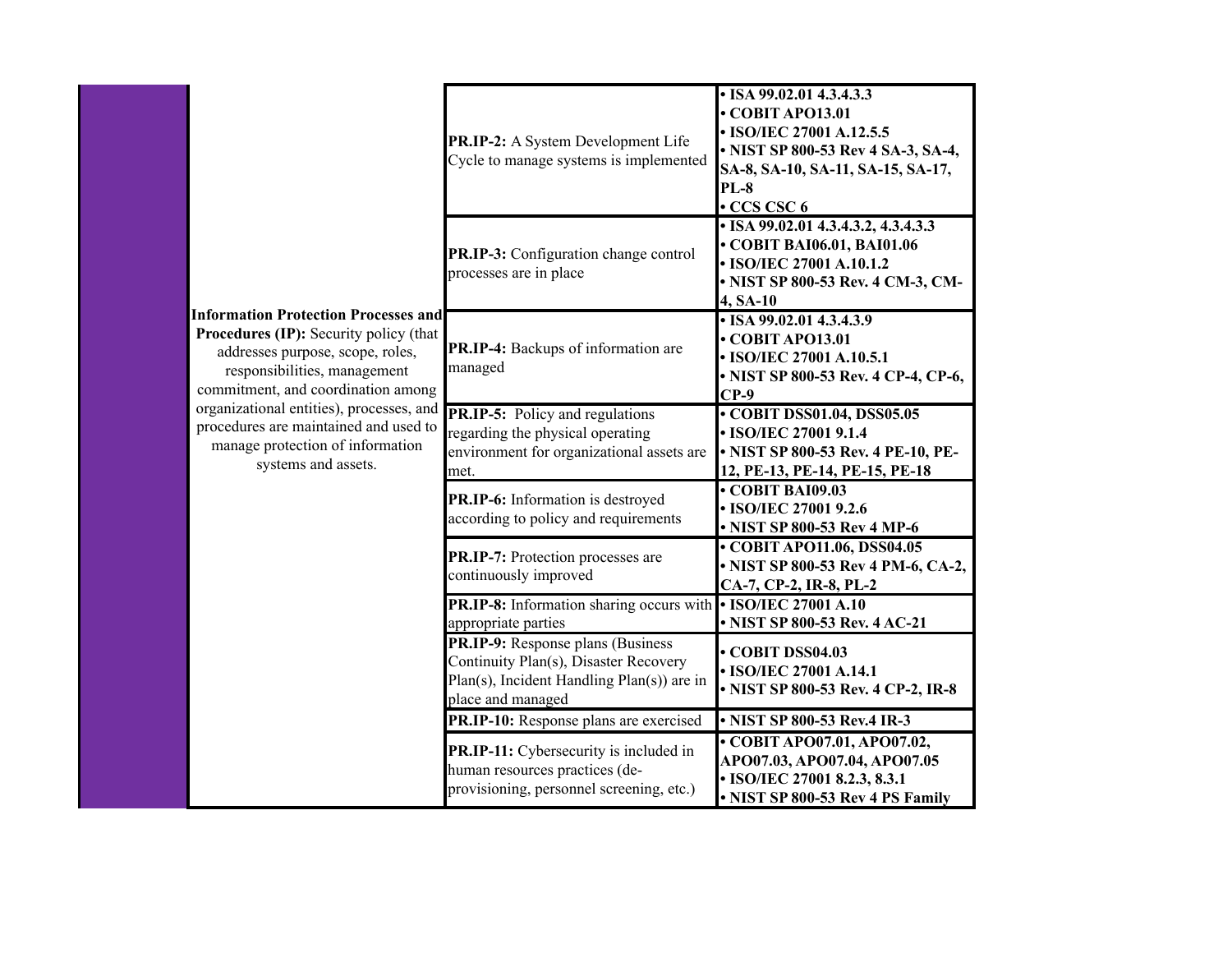|  | Maintenance (MA): Maintenance and and controlled tools                                                                                                            | PR.MA-1: Maintenance and repair of<br>organizational assets is performed and<br>logged in a timely manner, with approved                                                                                                                                                                       | • ISO/IEC 27001 A.9.1.1, A.9.2.4,<br>A.10.4.1<br>• NIST SP 800-53 Rev 4 MA-2, MA-3,<br>$MA-5$                                                                                                                                        |
|--|-------------------------------------------------------------------------------------------------------------------------------------------------------------------|------------------------------------------------------------------------------------------------------------------------------------------------------------------------------------------------------------------------------------------------------------------------------------------------|--------------------------------------------------------------------------------------------------------------------------------------------------------------------------------------------------------------------------------------|
|  | repairs of operational and information<br>system components is performed                                                                                          | <b>PR.MA-2:</b> Remote maintenance of<br>organizational assets is approved, logged,<br>consistent with policies and procedures. and performed in a manner that prevents<br>unauthorized access and supports<br>availability requirements for important<br>operational and information systems. | $\cdot$ COBIT 5<br>• ISO/IEC 27001 A.9.2.4, A.11.4.4<br>• NIST SP 800-53 Rev 4 MA-4                                                                                                                                                  |
|  | <b>Protective Technology (PT): Technical</b><br>security solutions are managed to<br>ensure the security and resilience of<br>systems and assets, consistent with | PR.PT-1: Audit and log records are stored<br>in accordance with audit policy                                                                                                                                                                                                                   | • ISA 99.02.01 4.3.3.3.9, 4.3.3.5.8,<br>4.3.4.4.7, 4.4.2.1, 4.4.2.2, 4.4.2.4<br>$\cdot$ COBIT APO11.04<br>• ISO/IEC 27001 A.10.10.1, A.10.10.3,<br>A.10.10.4, A.10.10.5, A.15.3.1<br>• NIST SP 800-53 Rev. 4 AU Family<br>CCS CSC 14 |
|  |                                                                                                                                                                   | <b>PR.PT-2:</b> Removable media are protected • ISO/IEC 27001 A.10.7<br>according to a specified policy                                                                                                                                                                                        | • COBIT DSS05.02, APO13.01<br>• NIST SP 800-53 Rev. 4 AC-19, MP-<br>2, MP-4, MP-5, MP-7                                                                                                                                              |
|  | related policies, procedures, and<br>agreements.                                                                                                                  | PR.PT-3: Access to systems and assets is<br>appropriately controlled                                                                                                                                                                                                                           | $\cdot$ CCS CSC 6<br>COBIT DSS05.02<br>• NIST SP 800-53 Rev 4 CM-7                                                                                                                                                                   |
|  |                                                                                                                                                                   | <b>PR.PT-4:</b> Communications networks are<br>secured                                                                                                                                                                                                                                         | • COBIT DSS05.02, APO13.01<br>• ISO/IEC 27001 10.10.2<br>• NIST SP 800-53 Rev 4 AC-18<br>• CCS CSC 7                                                                                                                                 |
|  |                                                                                                                                                                   | PR.PT-5: Specialized systems are<br>protected according to the risk analysis<br>(SCADA, ICS, DLS)                                                                                                                                                                                              | $\cdot$ COBIT APO13.01,<br>• NIST SP 800-53 Rev 4                                                                                                                                                                                    |
|  |                                                                                                                                                                   | DE.AE-1: A baseline of normal<br>operations and procedures is identified<br>and managed                                                                                                                                                                                                        | • ISA 99.02.01 4.4.3.3<br>COBIT DSS03.01<br>• NIST SP 800-53 Rev. 4 AC-2, SI-3,<br>SI-4, AT-3, CM-2                                                                                                                                  |
|  |                                                                                                                                                                   | DE.AE-2: Detected events are analyzed<br>to understand attack targets and methods                                                                                                                                                                                                              | • NIST SP 800-53 Rev. 4 SI-4, IR-4                                                                                                                                                                                                   |
|  | <b>Anomalies and Events (AE):</b><br>Anomalous activity is detected in a<br>timely manner and the potential impact<br>of events is understood                     | <b>DE.AE-3:</b> Cybersecurity data are<br>correlated from diverse information<br>sources                                                                                                                                                                                                       | • NIST SP 800-53 Rev. 4 SI-4                                                                                                                                                                                                         |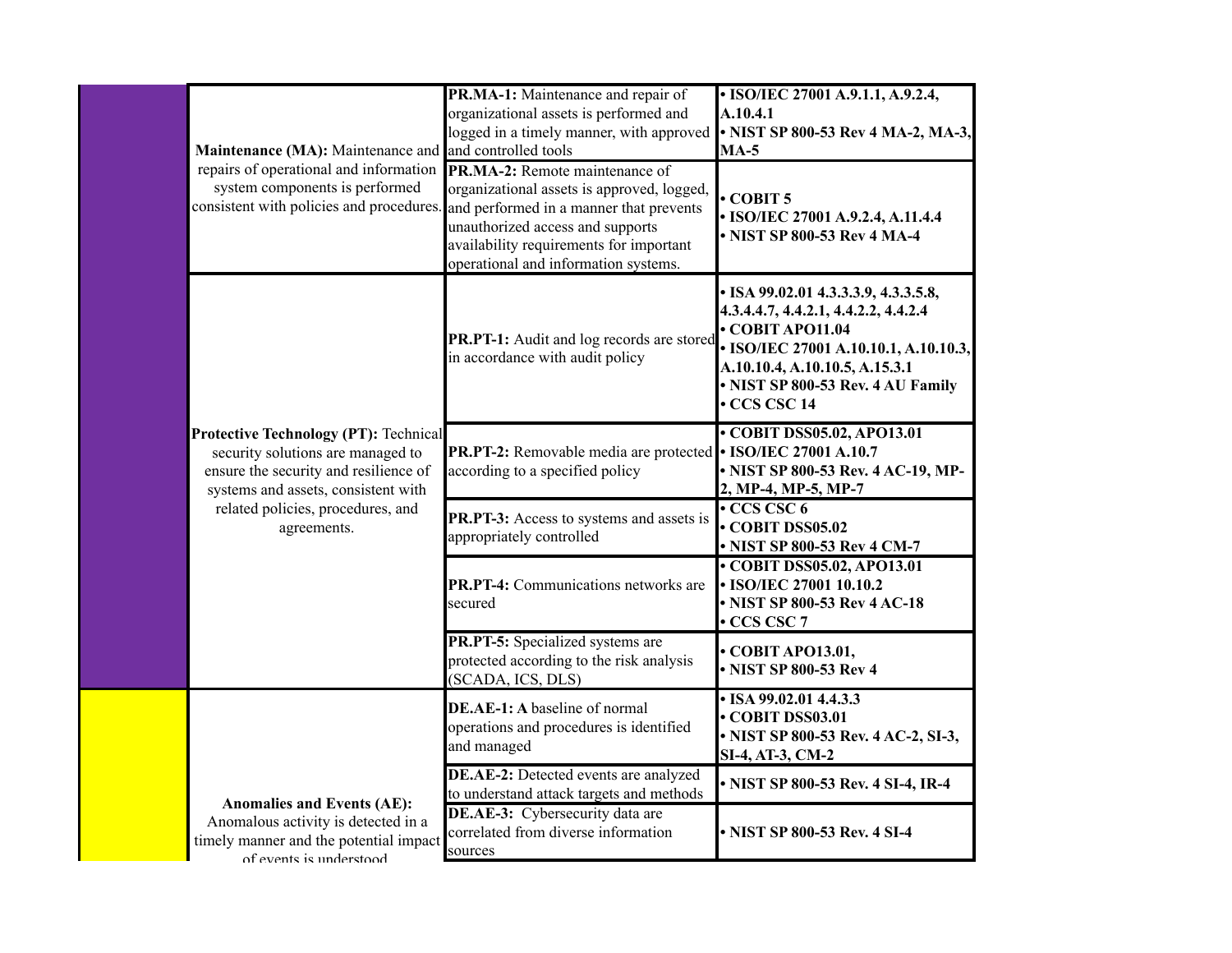|                                                                                                                       | UI UVUIIIS IS UHUUISIUUU.                                                                                                                                                                     | DE.AE-4: Impact of potential                                                                             | • NIST SP 800-53 Rev. 4 IR-4, SI -4                                                                             |                                                                                              |
|-----------------------------------------------------------------------------------------------------------------------|-----------------------------------------------------------------------------------------------------------------------------------------------------------------------------------------------|----------------------------------------------------------------------------------------------------------|-----------------------------------------------------------------------------------------------------------------|----------------------------------------------------------------------------------------------|
|                                                                                                                       |                                                                                                                                                                                               | cybersecurity events is determined.<br>DE.AE-05: Incident alert thresholds are<br>created                | $\cdot$ ISA 99.02.01 4.2.3.10<br>• NIST SP 800-53 Rev. 4 IR-4, IR-5,<br><b>IR-9</b><br>• NIST SP 800-61 Rev 2   |                                                                                              |
| <b>DE.CM-1:</b> The network is monitored to<br>A.10.10.5<br>detect potential cybersecurity events<br>• CCS CSC 14, 16 | COBIT DSS05.07<br>• ISO/IEC 27001 A.10.10.2, A.10.10.4,<br>• NIST SP 800-53 Rev. 4 CM-3, CA-7,<br>AC-2, IR-5, SC-5, SI-4                                                                      |                                                                                                          |                                                                                                                 |                                                                                              |
|                                                                                                                       |                                                                                                                                                                                               | <b>DE.CM-2:</b> The physical environment is<br>monitored to detect potential<br>cybersecurity events     | • NIST SP 800-53 Rev. 4 CM-3, CA-7,<br>IR-5, PE-3, PE-6, PE-20                                                  |                                                                                              |
|                                                                                                                       | <b>Security Continuous Monitoring</b><br>(CM): The information system and<br>assets are monitored to identify<br>cybersecurity events and verify the<br>effectiveness of protective measures. | <b>DE.CM-3:</b> Personnel activity is<br>monitored to detect potential<br>cybersecurity events           | • NIST SP 800-53 Rev. 4 AC-2, CM-3,<br>$CA-7$                                                                   |                                                                                              |
| <b>DETECT (DE)</b>                                                                                                    |                                                                                                                                                                                               | <b>DE.CM-4:</b> Malicious code is detected                                                               | COBIT DSS05.01<br>• ISO/IEC 27001 A.10.4.1<br>• NIST SP 800-53 Rev 4 SI-3<br>$\cdot$ CCS CSC 5                  |                                                                                              |
|                                                                                                                       |                                                                                                                                                                                               | DE.CM-5: Unauthorized mobile code is<br>detected                                                         | • ISO/IEC 27001 A.10.4.2<br>• NIST SP 800-53 Rev 4 SC-18                                                        |                                                                                              |
|                                                                                                                       |                                                                                                                                                                                               | DE.CM-6: External service providers are<br>monitored                                                     | • ISO/IEC 27001 A.10.2.2<br>• NIST SP 800-53 Rev 4 CA-7, PS-7,<br>SI-4, SA-4, SA-9                              |                                                                                              |
|                                                                                                                       |                                                                                                                                                                                               | DE.CM-7: Unauthorized resources are<br>monitored                                                         | • NIST SP 800-53 Rev. 4 CM-3, CA-7,<br>PE-3, PE-6, PE-20, SI-4                                                  |                                                                                              |
|                                                                                                                       |                                                                                                                                                                                               | DE.CM-8: Vulnerability assessments are<br>performed                                                      | • NIST SP 800-53 Rev. 4 CM-3, CA-7,<br>CA-8, RA-5, SA-11, SA-12                                                 | <b>OVAL (ITU-T X.1526 --</b><br><b>Open Vulnerability and</b><br><b>Assessment Language)</b> |
|                                                                                                                       |                                                                                                                                                                                               | <b>DE.DP-1:</b> Roles and responsibilities for<br>detection are well defined to ensure<br>accountability | • ISA 99.02.01 4.4.3.1<br>• COBIT DSS05.01<br>• NIST SP 800-53 Rev 4 IR-2, IR-4,<br>$IR-8$<br>$\cdot$ CCS CSC 5 |                                                                                              |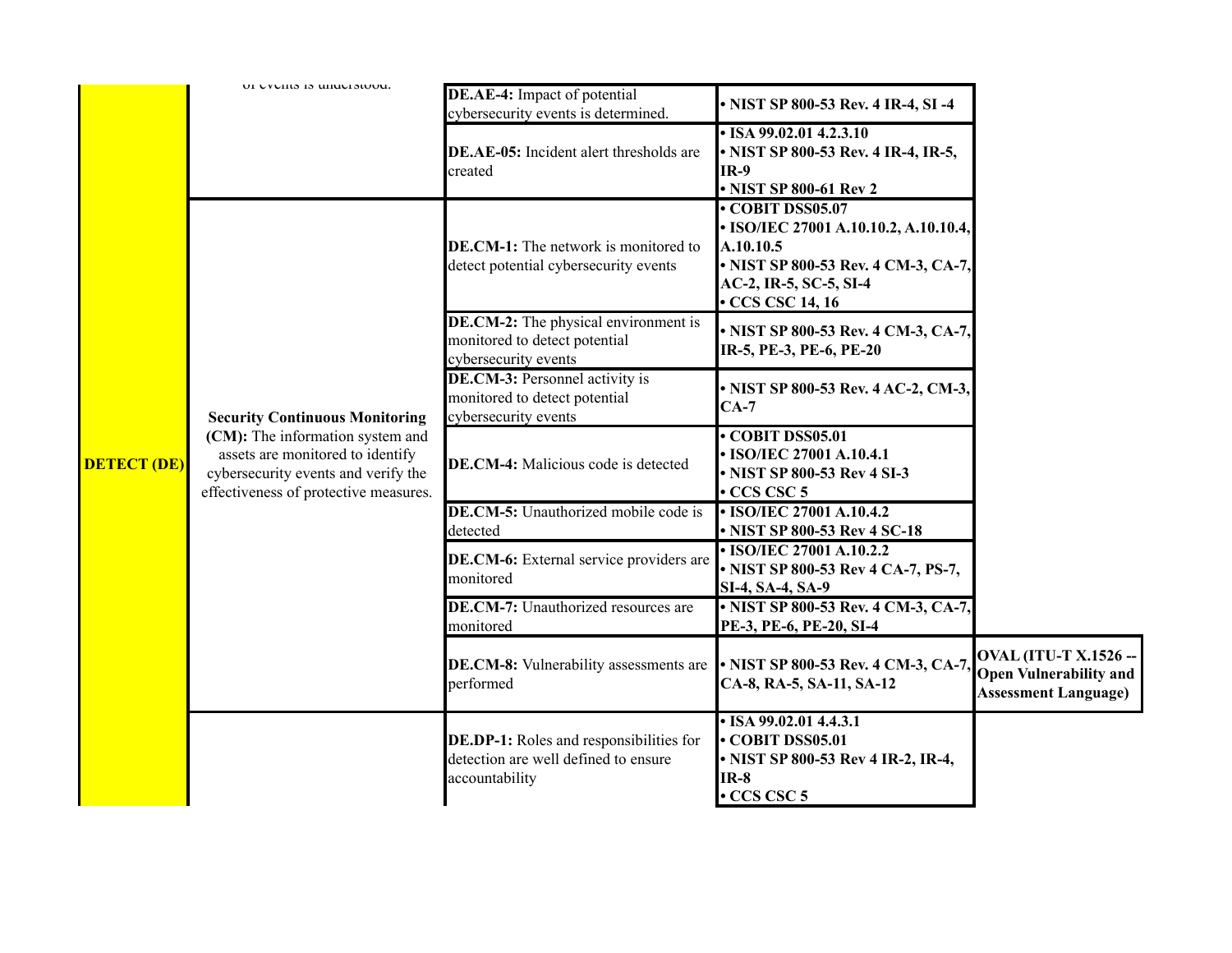|                        | <b>Detection Processes (DP): Detection</b><br>processes and procedures are<br>maintained and tested to ensure timely                                                                                | <b>DE.DP-2:</b> Detection activities comply<br>with all applicable requirements,<br>including those related to privacy and<br>civil liberties                                                | $\cdot$ ISA 99.02.01 4.4.3.2<br>• NIST SP 800-53 Rev 4 CA-2, CA-7                                                  |
|------------------------|-----------------------------------------------------------------------------------------------------------------------------------------------------------------------------------------------------|----------------------------------------------------------------------------------------------------------------------------------------------------------------------------------------------|--------------------------------------------------------------------------------------------------------------------|
|                        | and adequate awareness of anomalous<br>events.                                                                                                                                                      | <b>DE.DP-3:</b> Detection processes are<br>exercised to ensure readiness                                                                                                                     | $\cdot$ ISA 99.02.01 4.4.3.2<br>• NIST SP 800-53 Rev 4 PM-14                                                       |
|                        |                                                                                                                                                                                                     | <b>DE.DP-4:</b> Event detection information is<br>communicated to appropriate parties                                                                                                        | • NIST SP 800-53 Rev. 4 CP-2, IR-8                                                                                 |
|                        |                                                                                                                                                                                                     | <b>DE.DP-5:</b> Detection processes are<br>continuously improved                                                                                                                             | • COBIT APO11.06, DSS04.05<br>• NIST SP 800-53 Rev 4 PM-6, CA-2,<br>CA-7, CP-2, IR-8, PL-2                         |
|                        | <b>Response Planning (RP): Detection</b><br>processes and procedures are<br>maintained and tested to ensure timely<br>and adequate awareness of anomalous<br>events.                                | RS.PL-1: Response plan is implemented<br>during or after an event.                                                                                                                           | • ISA 99.02.01 4.3.4.5.1<br>• NIST SP 800-53 Rev. 4 CP-10, IR-4<br>CCS CSC 18                                      |
|                        |                                                                                                                                                                                                     | RS.CO-1: Personnel know their roles and<br>order of operations when a response is<br>needed                                                                                                  | • ISO/IEC 27001 A.13.2.1<br>• ISA 99.02.01 4.3.4.5.2, 4.3.4.5.3,<br>4.3.4.5.4<br>• NIST SP 800-53 Rev 4 CP-2, IR-8 |
|                        |                                                                                                                                                                                                     | RS.CO-2: Events are reported consistent<br>with established criteria                                                                                                                         | • ISO/IEC 27001 A.13.1.1, A.13.1.2<br>• ISA 99.02.01 4.3.4.5.5<br>• NIST SP 800-53 Rev 4 IR-6, IR-8                |
|                        | <b>Communications (CO): Response</b><br>activities are coordinated with internal<br>and external stakeholders, as<br>appropriate, to include external support<br>from federal, state, and local law | RS.CO-3: Detection/response<br>information, such as breach reporting<br>requirements, is shared consistent with<br>response plans, including those related to<br>privacy and civil liberties | • ISO/IEC 27001 A.10                                                                                               |
|                        | enforcement agencies.                                                                                                                                                                               | RS.CO-4: Coordination with stakeholders<br>occurs consistent with response plans,<br>including those related to privacy and<br>civil liberties                                               | • ISO/IEC 27001 A.8.1.1, A.6.1.2,<br>A.6.1.6, A.10.8.2<br>• NIST SP 800-53 Rev. 4 CP-2, IR-8                       |
| <b>RESPOND</b><br>(RS) |                                                                                                                                                                                                     | RS.CO-5: Voluntary coordination occurs<br>with external stakeholders (ex, business<br>partners, information sharing and analysis<br>centers, customers)                                      | • NIST SP 800-53 Rev. 4 PM-15, SI-5                                                                                |
|                        |                                                                                                                                                                                                     | RS.AN-1: Notifications from the<br>detection system are investigated                                                                                                                         | • ISO/IEC 27001 A.6.2.1<br>• NIST SP 800-53 Rev. 4 IR-4, IR-5,<br>PE-6, SI-4, AU-13                                |